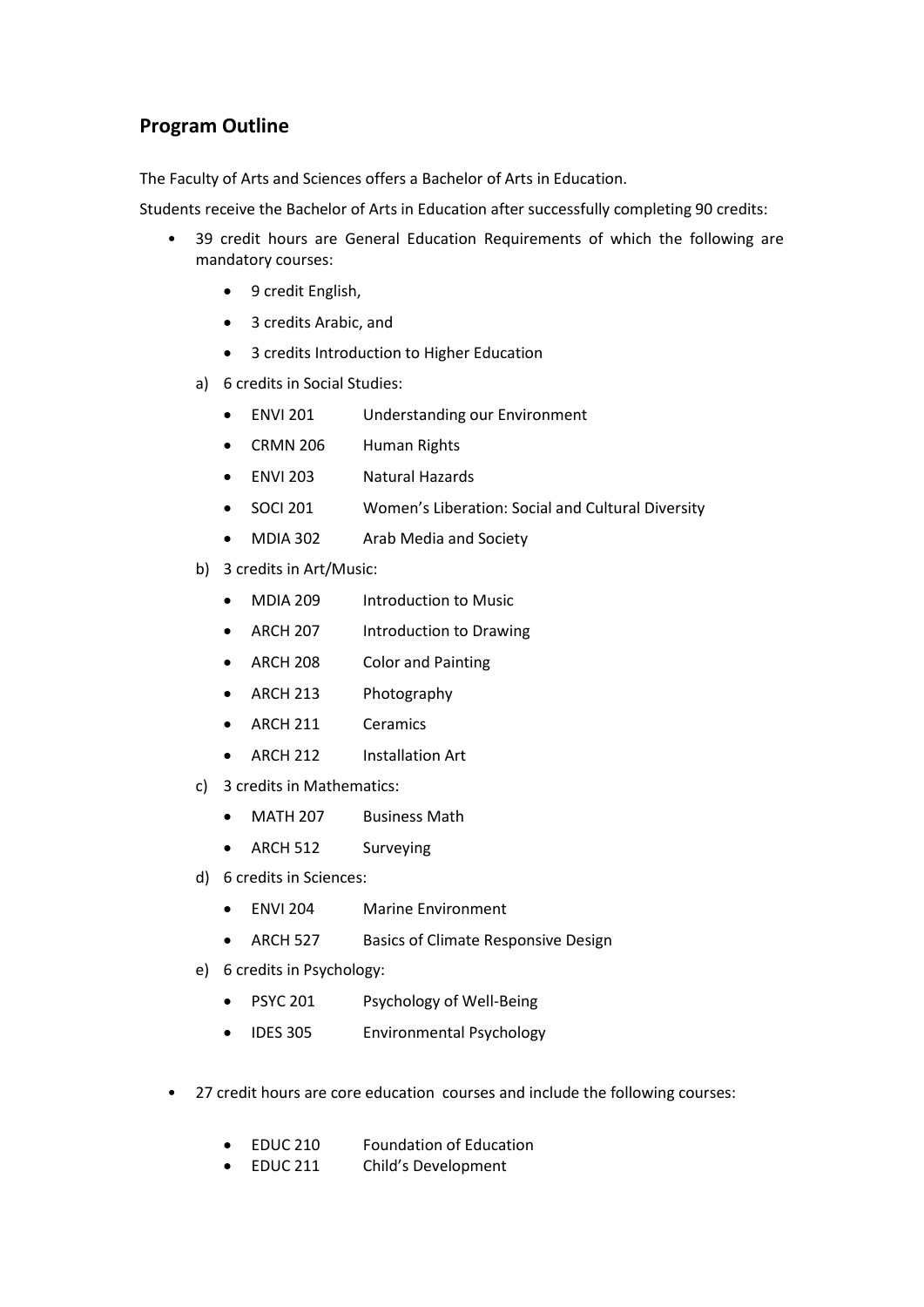- EDUC 212 Instructional Strategies and Models
- EDUC 213 Classroom and Behavior Management
- EDUC 214 Teaching Reading
- EDUC 215 Technology in Education
- EDUC 315 Assessment and Evaluation in Teaching
- EDUC 317 Children's Literature
- EDUC 418 Action Research
- 18 credit hours of education major courses:
	- EDUC 320 Teaching of Social Studies in the Elementary School
	- EDUC 321 Teaching English as a Foreign Lang. in the Elementary School
	- EDUC 325 Teaching of Mathematics in the Elementary School
	- EDUC 326 Teaching of Science in the Elementary School
	- EDUC 427 Special Education in the Elementary School I
	- EDUC 428 Special Education in the Elementary School II
- 6 credit hours of practicum courses:
	- EDUC 429 Practicum I
	- EDUC 430 Practicum II

## **Internship Requirements and Guidelines**

All Education students are required to complete an internship (normally the summer following the second year). Students must provide the Faculty with an employer's acceptance.

Normally, internships are assigned and/or allocated by the internship and placement officer. However, students may solicit their own internships.

## **Internship Guidelines**

- Internships must extend for at least 8 weeks with a workload of no less than 30 hours a week.
- Internships are normally completed during the summer.
- Students must comply with the working hours and days of the host company.
- A faculty member from the Faculty of Arts and Sciences will supervise students throughout the internship period.
- The internship is graded on a Pass/Fail and the grade is based on feedback from both the direct work supervisor and the faculty supervisor. The grade is not calculated as part of the student's overall GPA.